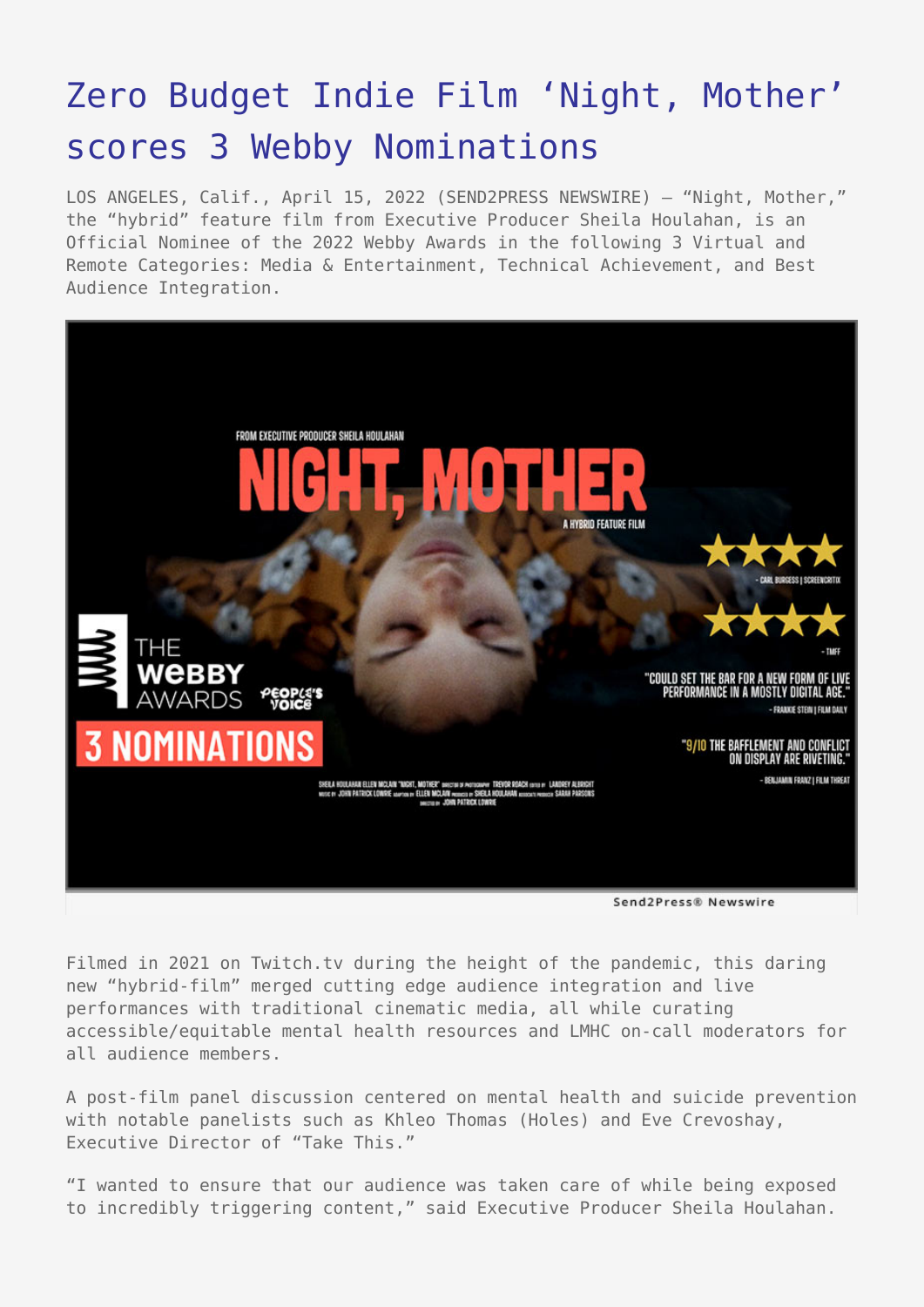"Twitch.tv gives filmmakers access to dialoguing with audience members in real time, and it only made sense that we'd have resources/cool-down rooms/LMHC providers available to any and all who would need them."

As a zero-budget production, "Night, Mother" is an astonishing contender in the company of fellow nominees such as: Call of Duty, Blumhouse, Paramount, and HBO Max.

"I can't believe this is happening! What a dream it is to see a narrative about suicide next to some of the greatest names in media today," stated Houlahan in response to the nominations.

Winners of The Webby Awards will be announced on April 26, 2022 and the ceremony will take place on May 16, 2022 in New York City.

"Night, Mother": Watch it now on Twitch at: <https://www.twitch.tv/nightmotherontwitch> .

## **About Sheila Houlahan:**

Houlahan is an Indian-American actress, producer, singer, and writer best known for her work in Warner Bros. "The Little Things," Sony/Universal's "Ambulance" and Lionsgate's "Beloved Beast." Houlahan is a Celebrity Champion for Project HEAL, a nonprofit organization that helps people suffering with eating disorders pay for treatment. She is also an ambassador for Ability Magazine and their new platform AbilityE, which seeks to increase inclusion and representation of differently-abled talent in Hollywood. Houlahan uses her strong following on Instagram to spread awareness and to help end the stigma surrounding mental health.

You can learn more about Sheila on IMDb at: <http://www.imdb.me/sheilahoulahan>

And, her production company:

<https://www.sheilahoulahan.com/productions>

Follow on social at:

<https://twitter.com/sheilahoulahan>

<https://www.instagram.com/sheilahoulahan/>

<https://www.imdb.com/name/nm8369559/>

**About The Webby Awards:**

Referred to as, "The Internet's Highest Honor" by The New York Times, The Webby Awards are presented annually by the International Academy of Digital Arts and Sciences, a judging body composed of over 2000 industry experts and innovators. You can learn more by visiting: <https://www.webbyawards.com/>

## **MULTIMEDIA:**